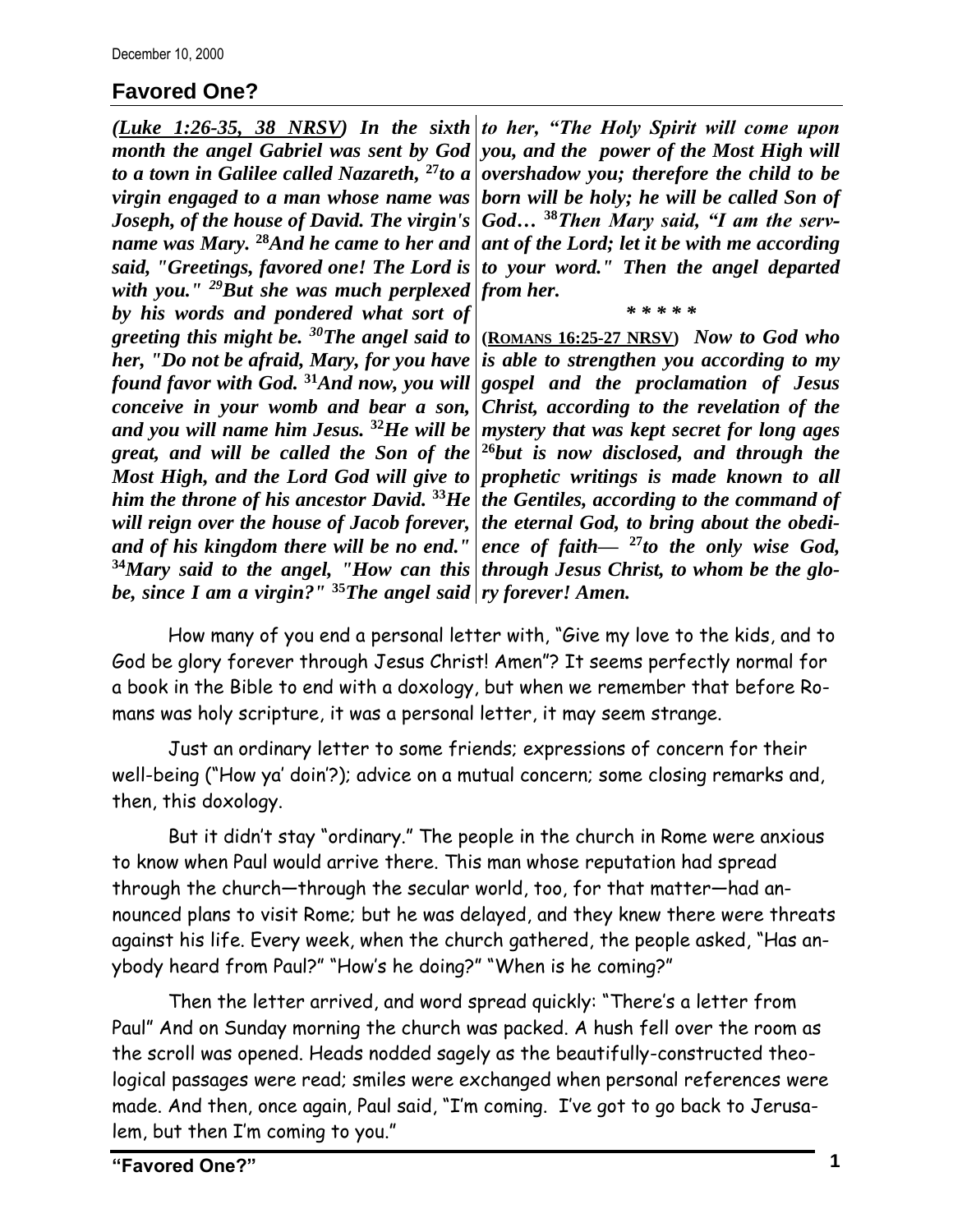Copies were made and circulated. Soon the theological passages began to show up in sermons in other congregations in Italy. Some passages even became part of the worship liturgy—this ordinary letter to some friends.

And, years later, this ordinary letter was included in the New Testament. An ordinary personal letter; now a part of sacred scripture. **IN THE HANDS OF GOD, THE ORDINARY BECOMES EXTRAORDINARY.**

Take, for example, birth. There's nothing more ordinary than birth. I dare say everyone here has experienced it. Most females will give birth at some point in their lives; and most males will sire offspring some time in their lives. Ordinary.

But, in another sense, birth is always extraordinary, too. In a dirty shack beer cans and cigarette butts on the floor, cockroaches rummaging through last night's leftovers still on the table—birth can be an extraordinary *problem*: another mouth to feed; another child to shield from an abusive father.

In a suburban apartment complex—rock-and-roll blasting from the stereo system by the pool, sports cars in the numbered parking spaces—birth can be an extraordinary *intrusion* and *inconvenience* in a life of carefree self-indulgence.

But under different circumstances—in a stable relationship of love and mutual commitment, as God intended—birth is even more than extraordinary; it's a sacrament: *life* is given.

Where there's love and stability—a baby is wanted, and parents are ready—a woman who bears a child becomes, literally, bread of life for that child. Through her broken body, and her shed blood, she gives life; she and her child are linked in an unbreakable communion as close and holy as Christ's own Eucharist. When birth takes place within the context God intended, the ordinary becomes extraordinary.

Of course, there was *never* anything ordinary about the birth foretold in the Gospel reading today. For most women the announcement comes from her doctor; and most of them already suspect it, anyway. In the text from Luke, it's an angel who breaks the news to Mary; and it comes as a complete shock.

And listen to the content of the news from the angel: *"He shall be great; and shall be called the Son of the Most High. And the Lord God will give him the throne of his ancestor, David; and he shall reign over the house of Jacob forever."* Nothing ordinary about that!

And the extraordinary just keeps on happening in connection with this birth. When he was born angels sang, and the very stars announced his birth. International kings came and worshipped him.

But all this we know. What we may forget is that, in the midst of all the extraordinary trappings, the *birth* of Jesus was quite ordinary. What made it ex-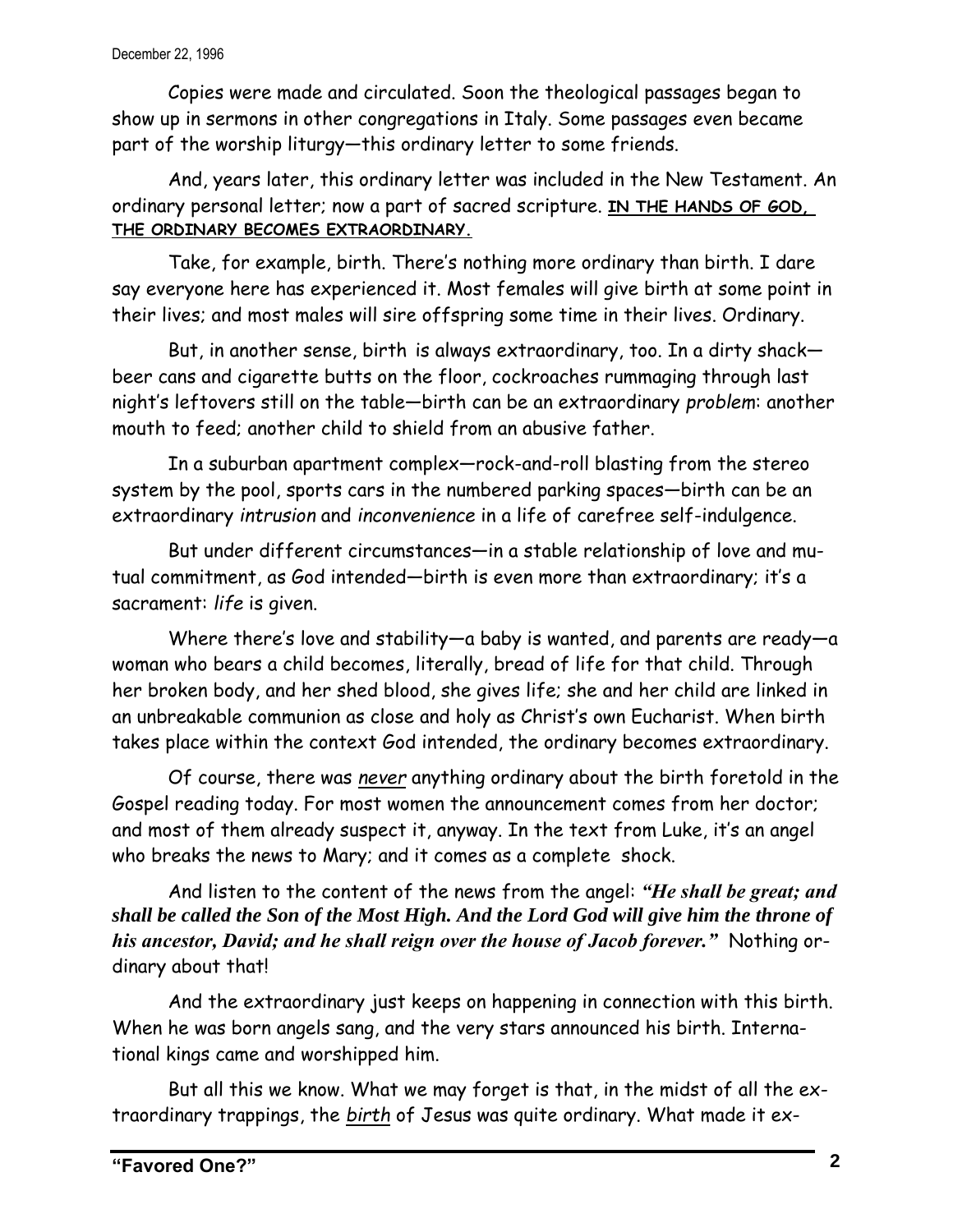traordinary was not angelic choirs and brilliant heavenly lights; nor the visit of international royalty. What made it *extraordinary* was that in the Babe of Bethlehem, *God became ordinary*. **THE WORD BECAME FLESH**! He who was equal with God took on the form of a human servant.

I grow weary of hearing people talk about humanity as if it were some disease—some disability that burdens and pulls us down. It seems extraordinary when a human rises to unprecedented accomplishment: a professional football player leads the league in rushing yardage four years in a row. Then he has an "off-year" plays hurt—and they say, "Well, I guess he's just human, after all."

What was he when he was setting records and leading the league? If our human condition is but the dregs in the bottom of the cup; if being human is what we are when we fail and when we're weak, what are we when we soar to heights of extraordinary accomplishment?

If you really want extraordinary, find a rich man who gives it all too the poor—becomes poor, like them—then stands with them and works to better their life. That's extraordinary!

If you really want extraordinary, find a God who becomes human and stands with humanity in order to save humanity from its own self-destruction. Find a Word that becomes flesh.

Maybe humanity, itself, isn't "ordinary." To be human is to be *created in the Image of God*; so, we can't use our humanity to excuse our failure. It was as a human that Jesus turned water into wine, healed the cripple, restored hearing to the deaf, gave sight to the blind and life to the dead. It was as a human that Jesus gave us the beatitudes and the Lord's prayer. And it was a human Jesus that told his human disciples, **"***…anyone who has faith in me will do what I have been doing. He will do even greater things than these..."* **(JOHN 14:10-15 NIV)** It's not our humanity that holds us back!

Indeed, in our humanity, we have an extraordinary capacity no other creature has: MORAL CHOICE. And it is in the exercise of Choice that the ordinary becomes extraordinary—humanity takes on the nature of the divine.

It began with his mother. Confronted with extraordinary news of impending birth, she had a choice. And here was her response: *"I am the Lord's servant." May it be to me as you have said."* **(LUKE 1:38 NIV)** 

It continued with Jesus: **"***And being found in human form, he was obedient unto death, even death on the cross."* **(PHILIPPIANS 2:8)** It is in the words, **"***Not my will, but Thine, be done***,"**—it is in the choice of obedience—that ordinary humanity bears the extraordinary marks of divinity.

**"Favored One?" 3** There probably was nothing extraordinary about your birth. I'm relatively